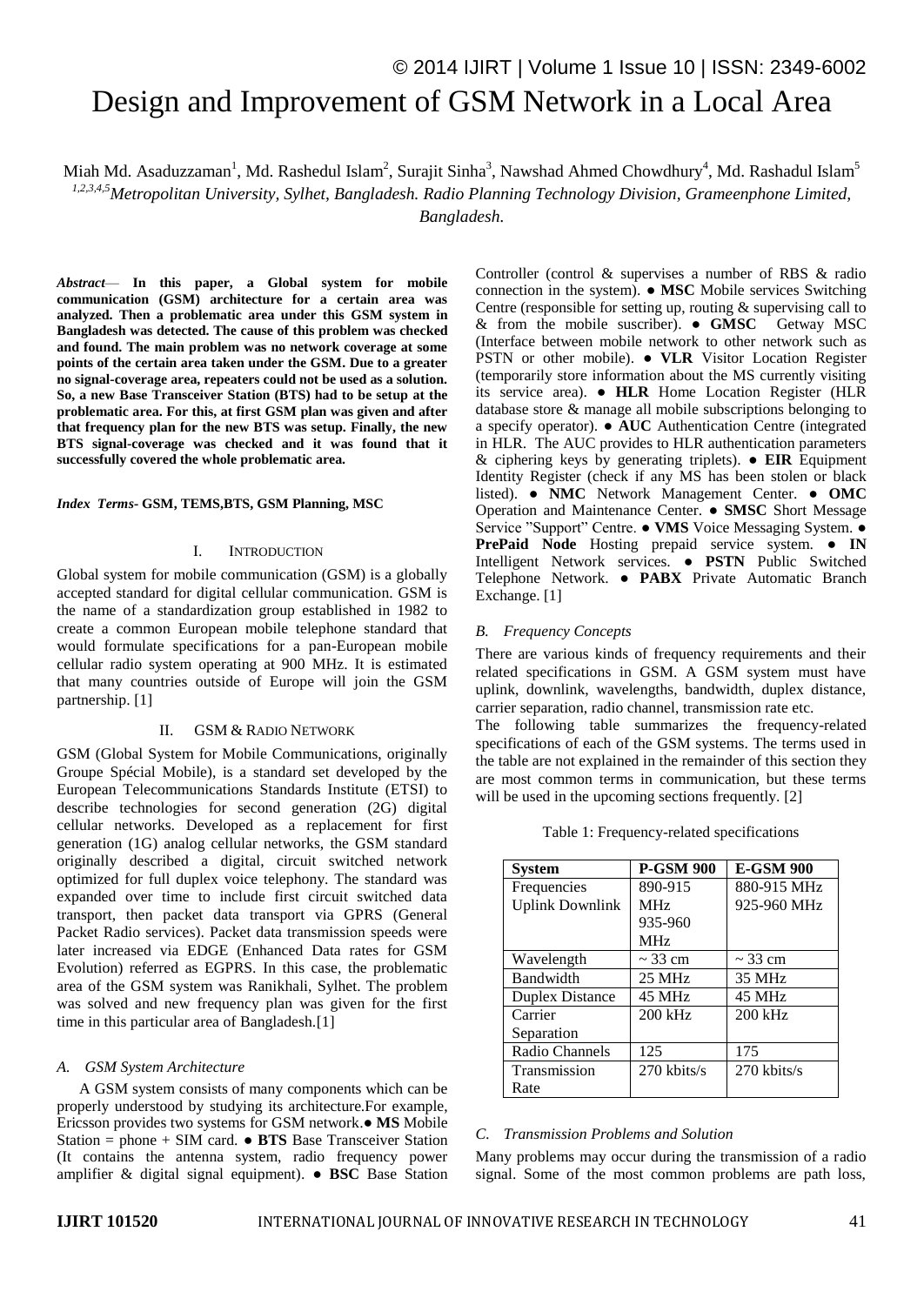## © 2014 IJIRT | Volume 1 Issue 10 | ISSN: 2349-6002

penetration loss, shadowing, multipath fading, Rayleigh fading, time dispersion and carrier to interference. This section describes some solutions to the problems. Although many of these do not entirely solve all problems on the radio transmission path, they do play an important part in maintaining call quality for as long as possible. [2]

Cell Planning means building a network able to provide service to the customer wherever they are. The cell planning is used to reduce problems with path loss, shadowing, cochannel interference and adjacent channel interference. [2]

In digital transmission, the quality of the transmitted signal is often expressed in terms of how many of the received bits are incorrect. This is called Bit Error Rate (BER). BER defines the percentage of the total number of received bits which are incorrectly detected. This percentage should be as low as possible. It is not possible to reduce the percentage to zero because the transmission path is constantly changing. This means that there must be an allowance for a certain amount of errors and at the same time an ability to restore the information, or at least detect errors so the incorrect information bits are not interpreted as correct. This is especially important during transmission of data, as opposed to speech, for which a higher BER is acceptable. Channel coding is used to detect and correct errors in a received bit stream. It adds bits to a message. These bits enable a channel decoder to determine whether the message has faulty bits, and to potentially correct the faulty bits. [2]

As mentioned previously, Rayleigh fading is frequency dependent. This means that the fading dips occur at different places for different frequencies. To benefit from this fact, it is possible for the BTS and MS to hop from frequency to frequency. [2]

Timing advance is a solution specifically designed to counteract the problem of time alignment. It works by instructing the miss-aligned MS to transmit its burst earlier or later than it normally would. In GSM, the timing advance information relates to bit times. Thus, an MS may be instructed to commence its transmission a certain number of bit times earlier or later, related to previous position, to reach its timeslot at the BTS in right time. Maximum 63 bit times can be used in standard GSM systems. This limits GSM normal cell size to 35km radius. However with extended range equipment, distances up to 70km or even 121km can be handled, using 2 timeslots and both speech and single slot GPRS are supported. Because 2 timeslots are required this results in a drop in the number of available channels in the cell by 50%. [2]

### *D. Different Site Solutions*

1. Roof top [RT] Site: Usually in urban area 2. Green Field [GF] Site: Usually in Rural area These two above type of sites may have the following solutions

a) 900MHz Site: for coverage, capacity and quality requirement

b) Collocation with1800MHz BTS: for capacity and quality requirement

c) 3rd cabinet with 1800Mhz BTS: for capacity requirement

Some other special case solutions in dense urban area:

a) IBS [In Building Solution]: For better coverage, capacity and quality.

b) MC [Micro cell]: To improve quality as well as capacity in the hot spot like traffic junction and road.

c) Repeater site: For better coverage and quality. Repeater cannot ensure capacity. [2]

### III. BASE TRANSCEIVER STATION (BTS)

A Base Transceiver Station includes all radio and transmission interface equipment needed on site to provide radio transmission for one or several cells.

### *A. Ericsson BTS*

Ericsson: one of Sweden's largest companies is a provider of telecommunication and data communication systems, and related services, covering a range of technologies, including especially mobile networks. Ericsson is currently the world's largest mobile telecommunications equipment vendor. [2]

### *B. Huawei BTS*

Huawei (officially Huawei Technologies Co. Ltd.) is a Chinese multinational networking and telecommunications equipment and services company headquartered in Shenzhen, Guangdong, China. It is the largest China-based networking and telecommunications equipment supplier and the secondlargest supplier of mobile telecommunications infrastructure equipment in the world (after Ericsson). [6]

| Indoor                                                         | Outdoor         | Micro           | Pico Cell                          |
|----------------------------------------------------------------|-----------------|-----------------|------------------------------------|
| Macro                                                          | Macro           | <b>BTS</b>      |                                    |
| <b>BTS3012</b><br><b>BTS3900</b><br><b>BTS3900L</b><br>DBS3900 | <b>BTS3900A</b> | <b>BTS3900E</b> | <b>BTS3900B</b><br><b>BTS3900C</b> |

## Table 2: Huawei BTS

### IV. RADIO TOOLS (SOFTWARE):

To GSM network planning, optimization and frequency spectrum management solutions Mentum planet, TEMS Investigation, Fallows etc. are used. [4]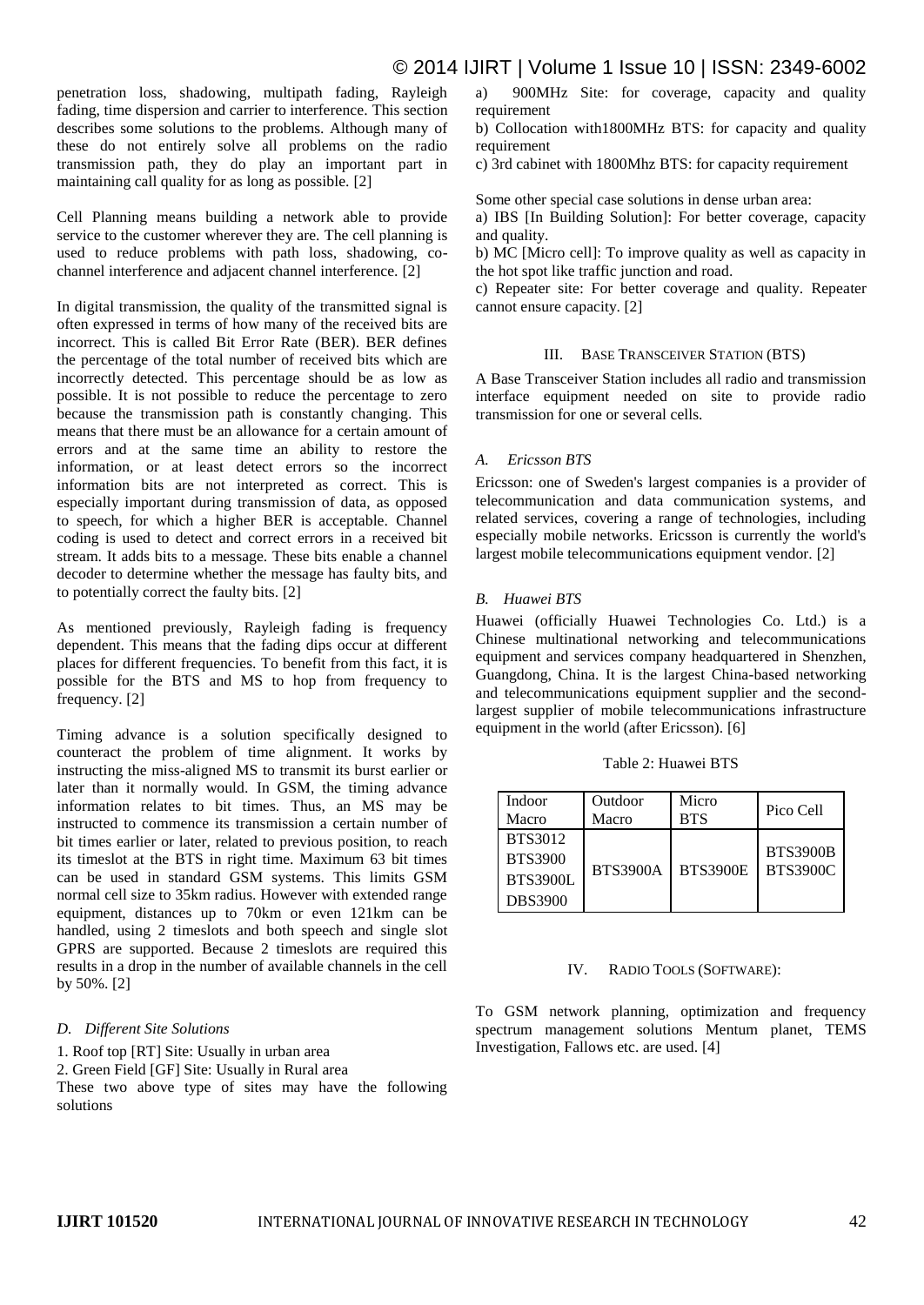## © 2014 IJIRT | Volume 1 Issue 10 | ISSN: 2349-6002

Table 3: Network Design Steps

| #  | Network design steps                    |
|----|-----------------------------------------|
| 1. | Site planning, Radio optimization       |
| 2. | Frequency planning, BSIC planning       |
| 3. | WR generation to other stake holder     |
|    | Used network performance data retrieval |
| 5. | Capacity optimization for data & voice  |
|    | Real time voice and data quality check  |

## V. GSM NETWORK DESIGN, IMPLEMENTATION & IMPROVEMENT

### *A. Statement of the problem:*

As mobile subscribers complain we found a problematic area Ranikhali, Sylhet. [3]



Fig 1.0: Geographical view of Ranikhali

The summaries of Ranikhali area & radio network status were as follows:

Table 4: Information of Ranikhali area

| <b>Information Element</b>      | <b>Number</b> |
|---------------------------------|---------------|
| Shops at bazaar                 | 250           |
| Population of Ranikhali village | 5000          |

## *B. Network Status checking:*

The coverage status is taken from the Idle Mood and the quality status is taken from the Dedicated Mood Drive test data. We have set acceptable threshold value for Rxlev Sub is -90dBm (In Car) and threshold value for Rxqual Sub is 5 (In Car).Throughout the drive test, we have found some problematic spots. Received signal's quality, coverage & event level in the following table. [9]

Table 5: Radio network Status at Ranikhali.

| <b>Information</b> | Category | <b>Value Range</b> | Pre    |
|--------------------|----------|--------------------|--------|
|                    | Good     | $0$ to 5           | 75.70% |
| RxQual Sub         | Bad      | 6 or above         | 24.30% |
| Sub<br>RxLev       | Good     | 0 to $-90$         | 77.70% |
| (dBm)              | Bad      | -91 or below       | 22.3%  |

## Table 6: Count of Events occurred (Active mode)

| <b>Event (Active Mode)</b>  | Pre (# of event) |
|-----------------------------|------------------|
| Call Attempt                | 10               |
| Call Attempt Retry          | 2                |
| Dropped Call                | 5                |
| Handover                    | 22               |
| Handover Failure            | 14               |
| Intra-cell Handover         | 3                |
| Intra-cell Handover Failure |                  |

Table 7: Count of Events occurred (Idle mode)

| <b>Event (Idle Mode)</b>        | Pre $#$ of event) |  |
|---------------------------------|-------------------|--|
| Call Reselection                | 28                |  |
| <b>Location Area Update</b>     |                   |  |
| Location Area Update<br>Failure |                   |  |



Fig 2.0: RxQual & RxLev Plot in TEMS Map

## *C. New Site Justification:*

Site or GSM Antenna maximum height: MURAN1 24 meter, MURAN2 42 meter, MURAN3 42 meters. We also found some time out of coverage signal level also very poor. In this situation we need new site for better radio solution. [3]

Table 8: New Site Criterion Summary.

| Site Criterion<br><b>New</b><br>(Ranikhali) |  | <b>Summary</b> |               | <b>MURAN4</b> |
|---------------------------------------------|--|----------------|---------------|---------------|
| Site to Site Distance                       |  |                |               | 9.3 Km (Avg.) |
| Coverage Plot                               |  |                | Poor Coverage |               |
| <b>Customer Complaints</b>                  |  | Y              |               |               |
| Total no of Bazaar in New Site              |  | 1 (Very Big)   |               |               |
| Serving Area                                |  |                |               |               |
| Affected Subscriber                         |  | 3000           |               |               |
| Clutter Type                                |  |                |               | Populated     |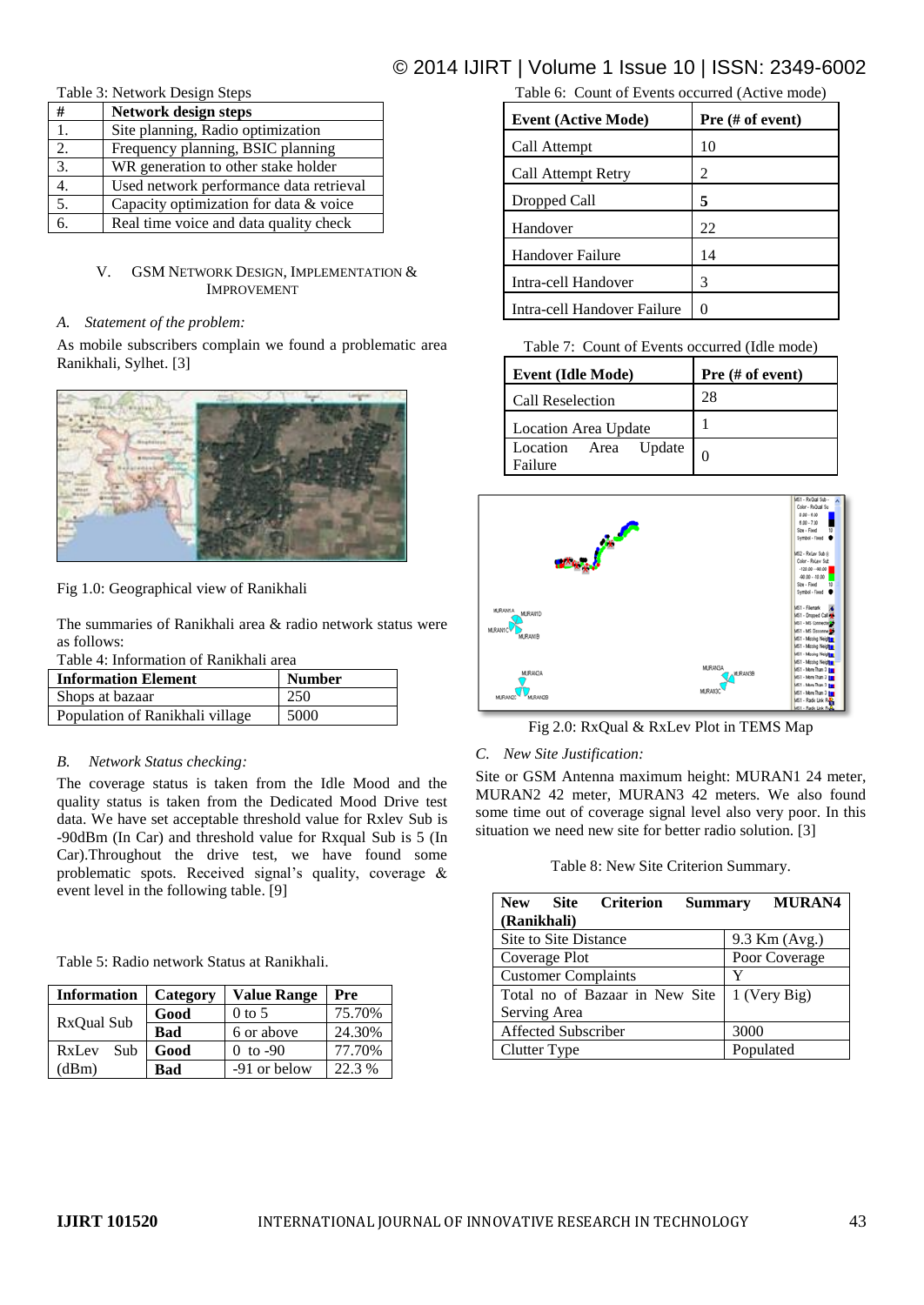## *D. GSM Planning:*

For GSM Planning we use Mentum Planet Radio Network Tools. We plan a Green Field site of 42 meter height tower MURAN4 (Ranikhali).

Limitation:

- Every mobile operator has limited frequency. And BTS also support limited TRX or frequency
- Bangladesh Telecommunication Regulatory Commission (BTRC) controls every new BTS, GSM coverage & call setup access etc.

| <b>Site Name</b>     | <b>MURAN4</b>     |                |                |
|----------------------|-------------------|----------------|----------------|
| Site Area            | Ranikhali, Sylhet |                |                |
| <b>Cell Name</b>     | A                 | B              | $\mathbf C$    |
| Cell ID              | 19011             | 19012          | 19013          |
| Cell Type            | UL1               | UL1            | UL1            |
| Ant Model            | 739686            | 739686         | 739686         |
| Ant Band             | 900               | 900            | 900            |
| $Dir$ (deg)          | 70                | 150            | 250            |
| Polarization         | Cross             | Cross          | Cross          |
| Height(m)            | 40                | 35             | 40             |
| Length(m)            | 2.25              | 2.25           | 2.25           |
| Ant. M.Tilting (deg) | 0                 | 0              | $\overline{0}$ |
| Ant. E.Tilting (deg) | 2                 | 2              | 2              |
| TRU Config.          | 3                 | $\overline{c}$ | 4              |
| <b>LAT</b>           | 24 42 48          |                |                |
| LON                  | 9135 16           |                |                |
| <b>BTS</b> Type      | <b>BTS3900</b>    |                |                |

Now that plan uploaded for other stake holder to build the site. [5]

### *E. Frequency planning:*

- We use 89 to 124 Frequencies for 900 Band.
	- BCCH Frequency: 89, 91, 93, 95, 97, 99, 101, 103, 105, 107, 109, 111, 113, 115, 117
	- TCH Frequency: 90, 92, 94, 96, 98, 100, 102, 104, 106, 108, 110, 112, 114, 116 & 118 to 124

### *F. Cell planning by Fallows:*

After complete the site we plan the cell frequency or parameter. We use Huawei BTS3900 with 6 MRFU. And one MRFU contain maximum 80w power & 6 TRx. For example we plan 4 TRx at C cell of MURAN4 site. So every TRx contain  $80/4 = 20w$  power ( $80w/4$ )

Table 10: Neighbor Relation

| <b>Serving cell</b> | <b>NBR</b> cell | <b>Both Way</b> |
|---------------------|-----------------|-----------------|
|                     | MURAN4B         | Yes             |
|                     | MURAN4C         | Yes             |
| MURAN4A             | MURAN1A         | Yes             |
|                     | <b>MURAN1D</b>  | Yes             |
|                     | <b>MURAN2A</b>  | Yes             |
|                     | MURAN3A         | Yes             |
|                     | MURAN4A         | Yes             |
|                     | MURAN4C         | Yes             |
|                     | MURAN1A         | Yes             |
|                     | <b>MURAN1B</b>  | Yes             |
| MURAN4B             | <b>MURAN1D</b>  | Yes             |
|                     | MURAN2A         | Yes             |
|                     | MURAN2B         | Yes             |
|                     | MURAN3A         | Yes             |
|                     | MURAN3B         | Yes             |
|                     | MURAN3C         | Yes             |
|                     | MURAN4A         | Yes             |
|                     | MURAN4B         | Yes             |
|                     | MURAN1A         | Yes             |
|                     | MURAN1B         | Yes             |
|                     | MURAN1C         | Yes             |
| MURAN4C             | MURAN1D         | Yes             |
|                     | MURAN2A         | Yes             |
|                     | MURAN2B         | Yes             |
|                     | MURAN2C         | Yes             |
|                     | MURAN3A         | Yes             |
|                     | MURAN3C         | Yes             |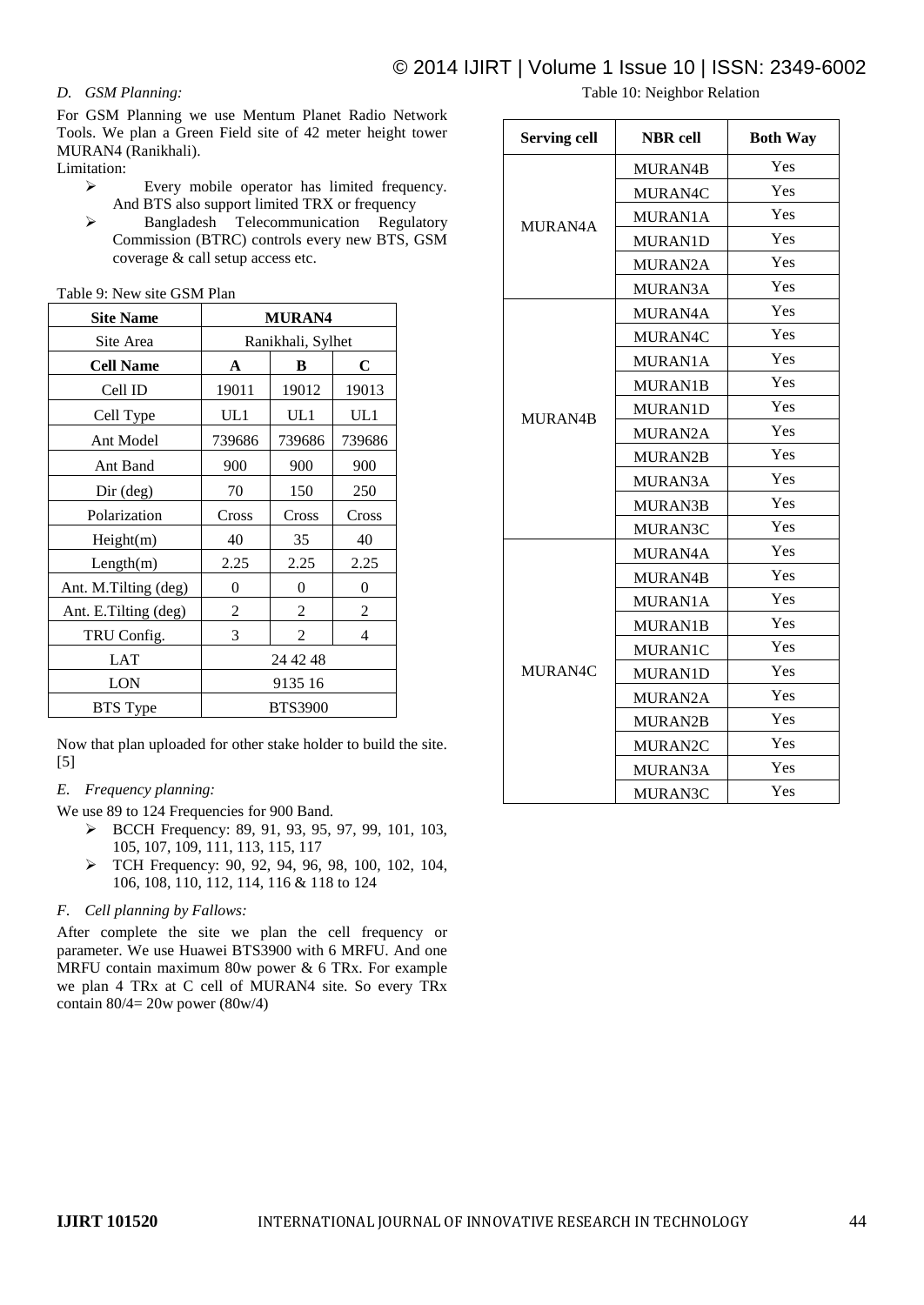## © 2014 IJIRT | Volume 1 Issue 10 | ISSN: 2349-6002

Table 11: Cell Parameter

| Site name          | <b>MURAN4</b>    |                  |                          |
|--------------------|------------------|------------------|--------------------------|
| <b>Cell name</b>   | A                | <sub>B</sub>     | $\overline{C}$           |
| <b>Band</b>        | 900              | 900              | 900                      |
| <b>BCCH</b>        | 97               | 109              | 117                      |
| Cell               | 97,112,          |                  | 117,120,                 |
| Frequency          | 122              | 109,94           | 90,110                   |
| <b>NCC</b>         | $\overline{c}$   | $\overline{c}$   | $\overline{c}$           |
| <b>BCC</b>         | $\overline{2}$   | $\overline{3}$   | $\overline{4}$           |
| <b>CI</b>          | 19011            | 19012            | 19013                    |
| SDCCH <sub>8</sub> | 3                | 3                | 3                        |
| <b>SDCCH</b>       |                  |                  |                          |
| Dynamic            | Yes              | Yes              | Yes                      |
| Allocation         |                  |                  |                          |
| SDCCH+CB           | <b>YES</b>       | <b>YES</b>       | <b>YES</b>               |
| <b>CH</b>          |                  |                  |                          |
| Frequency          | <b>BB</b>        | <b>BB</b>        | <b>BB</b>                |
| Hopping            |                  |                  |                          |
| <b>HSN</b> (900)   | 1                | 1                | 1                        |
| <b>BSC</b>         | MU2012           | MU2012           | MU2012                   |
| <b>TRX</b>         | 3                | 2                | $\overline{\mathcal{L}}$ |
| <b>MRFU Slot</b>   | $\overline{0}$   | $\overline{2}$   | $\overline{4}$           |
| Power Level        | $\theta$         | $\theta$         | $\theta$                 |
| Power Type         | 20W              | 20W              | 20W                      |
| Power Fine         | $\boldsymbol{0}$ | $\boldsymbol{0}$ | $\boldsymbol{0}$         |
| tune               |                  |                  |                          |
| FR Uplink          | Shall Use        | Shall Use        | Shall Use                |
| <b>DTX</b>         |                  |                  |                          |
| <b>HR Uplink</b>   | Shall Use        | Shall Use        | Shall Use                |
| <b>DTX</b>         |                  |                  |                          |
| FR Use             |                  |                  |                          |
| Downlink           | Yes              | Yes              | Yes                      |
| <b>DTX</b>         |                  |                  |                          |
| HR Use             |                  |                  |                          |
| Downlink           | Yes              | Yes              | Yes                      |
| <b>DTX</b>         |                  |                  |                          |

Other stack holder built the site (Tower, BTS room, Power etc.). Now they declare the site is on air. Throughout the drive test, we have found good result. [4]

### *G. Comparison between Pre & Post Network Status:*

Over all received signal's quality, coverage & event level status comparison of pre & post DT.

| Table 12: Ccomparison of receive signal |              |                             |        |        |  |  |
|-----------------------------------------|--------------|-----------------------------|--------|--------|--|--|
| <b>Informat</b><br>ion                  | Categ<br>ory | Value<br>Range              | Pre    | Post   |  |  |
| RxQual<br>Sub                           | Good         | $0$ to 5                    | 75.70% | 99.60% |  |  |
|                                         | <b>Bad</b>   | 6<br><sub>or</sub><br>above | 24.30% | 0.40%  |  |  |
| RxLev<br>Sub<br>(dBm)                   | Good         | $\mathfrak{t}$ -<br>0<br>90 | 77.70% | 93.70% |  |  |
|                                         | <b>Bad</b>   | -91<br>$\alpha$<br>below    | 22.3 % | 6.30%  |  |  |

Table 13: Count of Events occurred (Active mode)

| Event<br>(Active Mode)         | Pre<br>$#$ of event) | Post<br>(#<br>оf<br>event) |
|--------------------------------|----------------------|----------------------------|
| Call Attempt                   | 10                   |                            |
| Call Attempt Retry             | $\mathfrak{D}$       | 0                          |
| Dropped Call                   | 5                    | 0                          |
| Handover                       | 22                   | 5                          |
| Handover Failure               | 14                   | 0                          |
| Intra-cell Handover            | 3                    | $\mathcal{O}$              |
| Intra-cell Handover<br>Failure | 0                    |                            |

Table 14: Count of Events occurred (Idle mode)

| Event<br>(Idle Mode)            | Pre<br>$#$ of event) | Post<br>$#$ of event) |
|---------------------------------|----------------------|-----------------------|
| Call Reselection                | 28                   |                       |
| Location Area Update            |                      |                       |
| Location Area Update<br>Failure |                      |                       |

Table 15: Legend for RxQual & RxLev

|        | <b>Element</b> | Good       | Bad         |
|--------|----------------|------------|-------------|
| Legend | RxOual         |            |             |
|        | RxLev          | $0$ to -90 | $91to -120$ |

The improvement of quality & coverage spots is shown in the following picture.



Fig 3.0: Pre Network Status